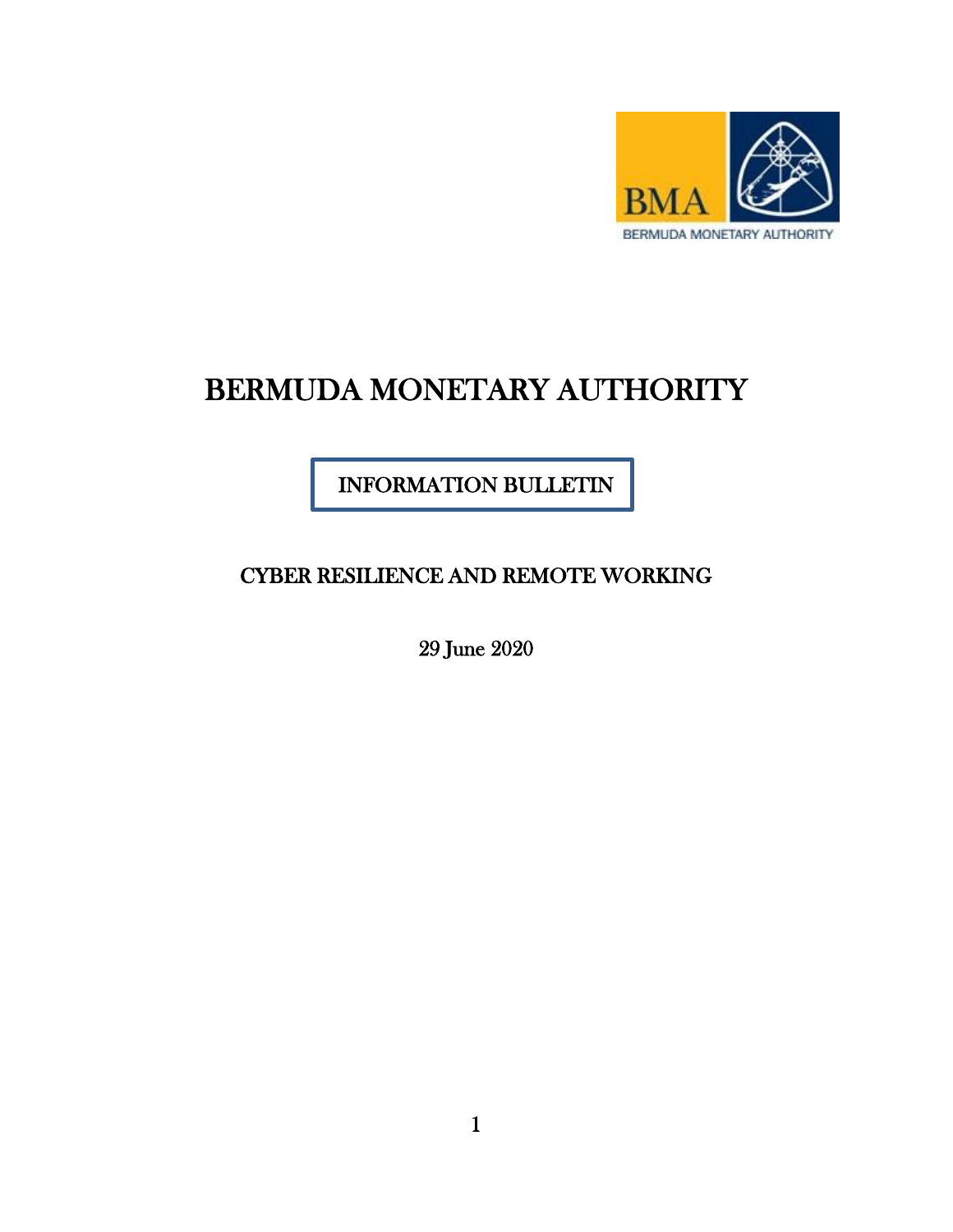## **TABLE OF CONTENTS**

| L. | <b>SCOPE</b>                                                 |                        |
|----|--------------------------------------------------------------|------------------------|
|    | II. INTRODUCTION                                             | $\mathbf{2}$           |
|    | III. SECTION A – CYBER RESILIENCE POSTURE REVIEW             |                        |
|    | IV. SECTION B – IT RISKS WITH RECENT SHIFT TO REMOTE WORKING | $\boldsymbol{\Lambda}$ |
|    | V. REFERENCES                                                |                        |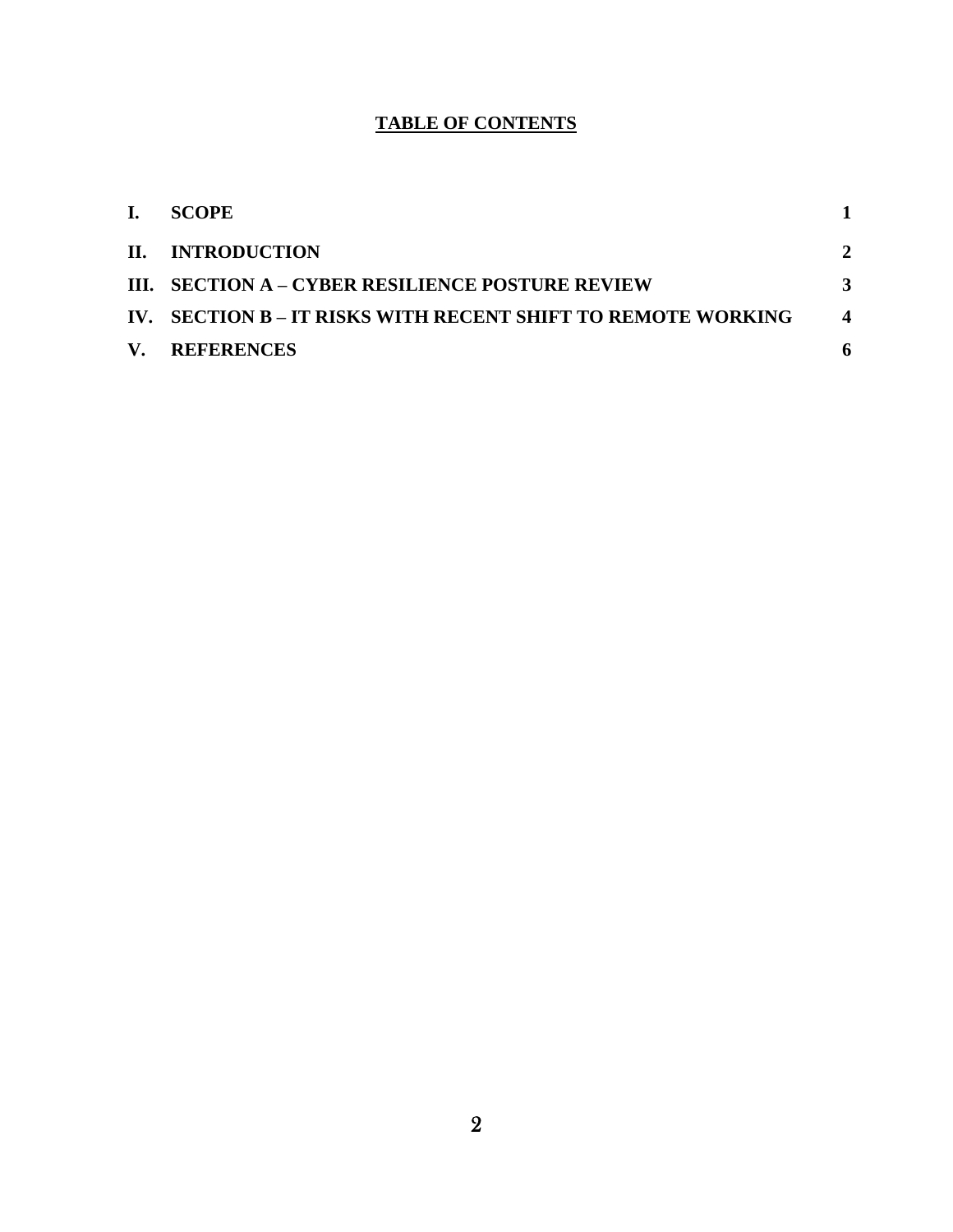#### **I. SCOPE**

1. This Information Bulletin (bulletin) is addressed to all Bermuda registrants regulated by the Bermuda Monetary Authority (BMA). The bulletin covers and provides best practise guidance on two topics: cyber resilience (section A), and the risks and related risk response relevant to remote working (section B). Established under the Bermuda Monetary Authority Act 1969, the BMA supervises, regulates and inspects financial institutions operating in or from within the jurisdiction.

### **II. INTRODUCTION**

- 2. The recent shift of business operations to a remote working model may present a number of changes to an organisation's cyber risk profile.
- 3. *Cyber resilience* is the ability to prepare for and recover rapidly from disruption resulting from deliberate attacks, accidents or naturally occurring threats or incidents. Cyber resilience should be managed as part of the overall operational risk process of an organisation. Ultimately, the senior management team should have oversight of and overall accountability for cyber risk and the related risk response.

#### **III. SECTION A - A CYBER RESILIENCE POSTURE REVIEW SHOULD INCLUDE THE FOLLOWING:**

- a. **Business Continuity Planning (BCP) and Disaster Recovery (DR) capabilities** – organisations should have documented BCP and DR plans in place that have been tested to provide assurance on their effectiveness. It is important that the senior management team is given full visibility of the BCP plan, detailing which services are scoped to be restored in the event of a disruptive event. Additionally, IT service providers should conduct regular recovery tests
- b. **Crisis management team review** review roles and responsibilities, including interaction with the business operational risk incident process and the cyber incident process
- c. **IT strategy and architecture** identify single points of failure and ensure systems redundancy is in place. Cloud and virtual services offer a number of capabilities in the flexible provision of IT services. Virtual desktop infrastructure and desktop as a service enable IT teams to centrally manage user desktops
- d. **Critical third-party suppliers** analyse the organisation's key dependencies and how the impact will be mitigated should third-party services be subject to disruption. Confirm that outsourced providers are applying the appropriate controls
- e. **Utilising the three lines of defence** operational controls, risk oversight and audit can all be used to reduce potential impacts on an organisation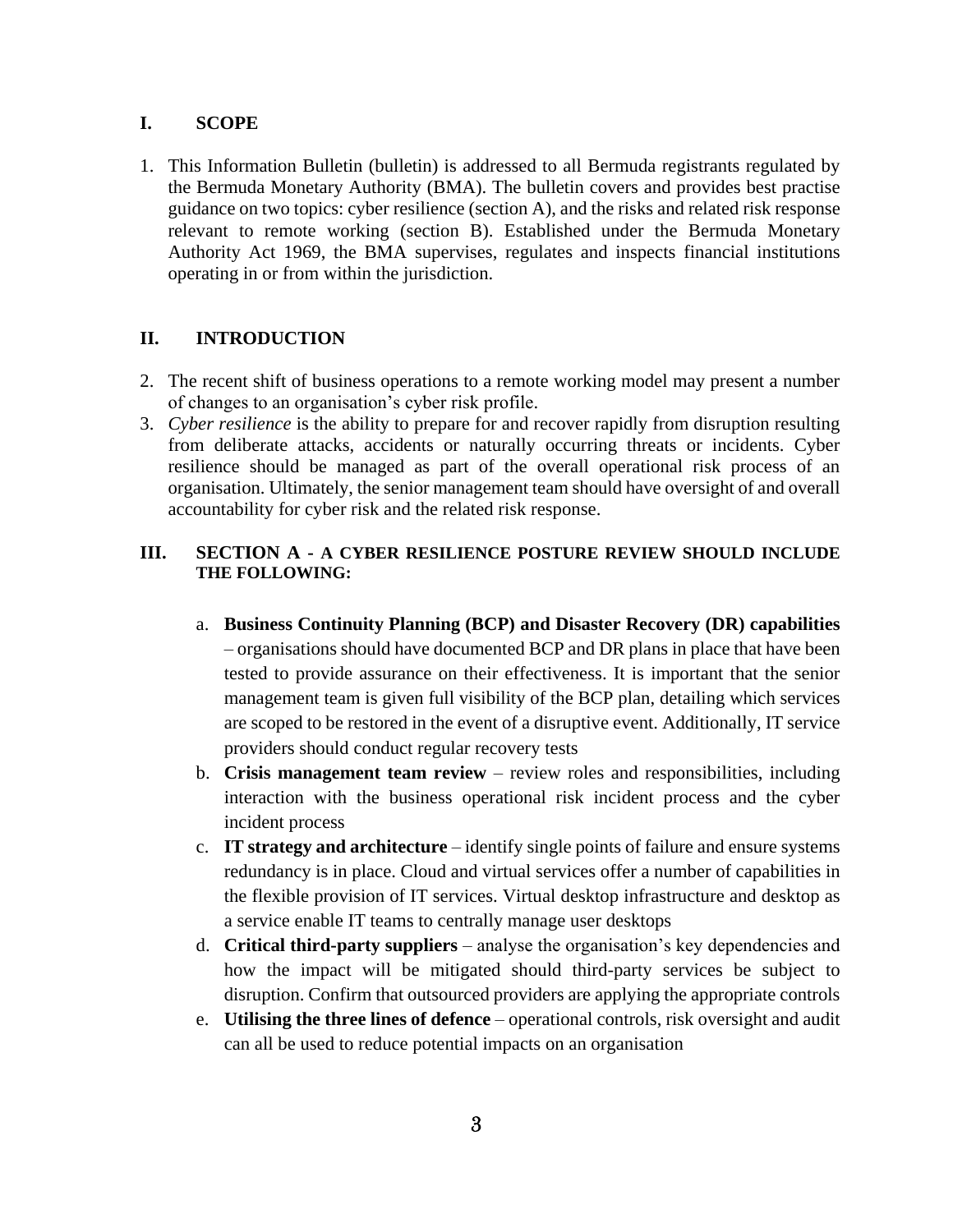- f. **Cyber ecosystem controls** asset management to identify assets, controls management to formalise controls and control effectiveness, configuration and change management to maintain operating stability
- g. **Incident and Vulnerability Management** to ensure that new vulnerabilities are identified and managed and that incidents are formally managed to minimise potential disruption
- h. **Training and awareness** staff training to ensure that staff identify risk and respond accordingly to the desired risk response
- 4. A cyber resilience review may also scope in the role of digitalisation. *Digitisation*  involves keeping the business process essentially the same but converting analogue to digital. *Digitalisation* involves doing completely different things facilitated by technology. Digitalisation is more than just technology; it can facilitate rapid responses to changing situations.

#### **IV. SECTION B - IT RISKS ASSOCIATED WITH THE RECENT SHIFT TO REMOTE WORKING**

- 5. Where new remote working services have been configured, this has changed the company's "attack surface". New services that have not been subject to standard security hardening and testing will introduce new vulnerabilities. Remote services by nature are internet-facing and are at high risk of exploitation by malicious actors. Examples of risks presented include:
	- a. **New conferencing and collaboration tools –** these tools may operate with default insecure configurations. Examples of this include: conferences set up without passwords, option to run without end-to-end encryption, data may be shared with unknown third parties
	- b. **Increased use of "shadow IT**" remote working is likely to result in greater use of services that circumvent traditional IT controls. One example is internet filesharing services
	- c. **Increased use of personal devices**  personal devices are likely to be less secure than corporate devices. For example, they might not have all the latest security updates installed or run anti-malware software.
	- d. **Network capacity and performance** new remote services may subject IT infrastructure to increased volumes of traffic which could lead to performance or capacity issues
	- e. **Insecure home working environments** key risks are data storage and exfiltration, unauthorised access and hardware security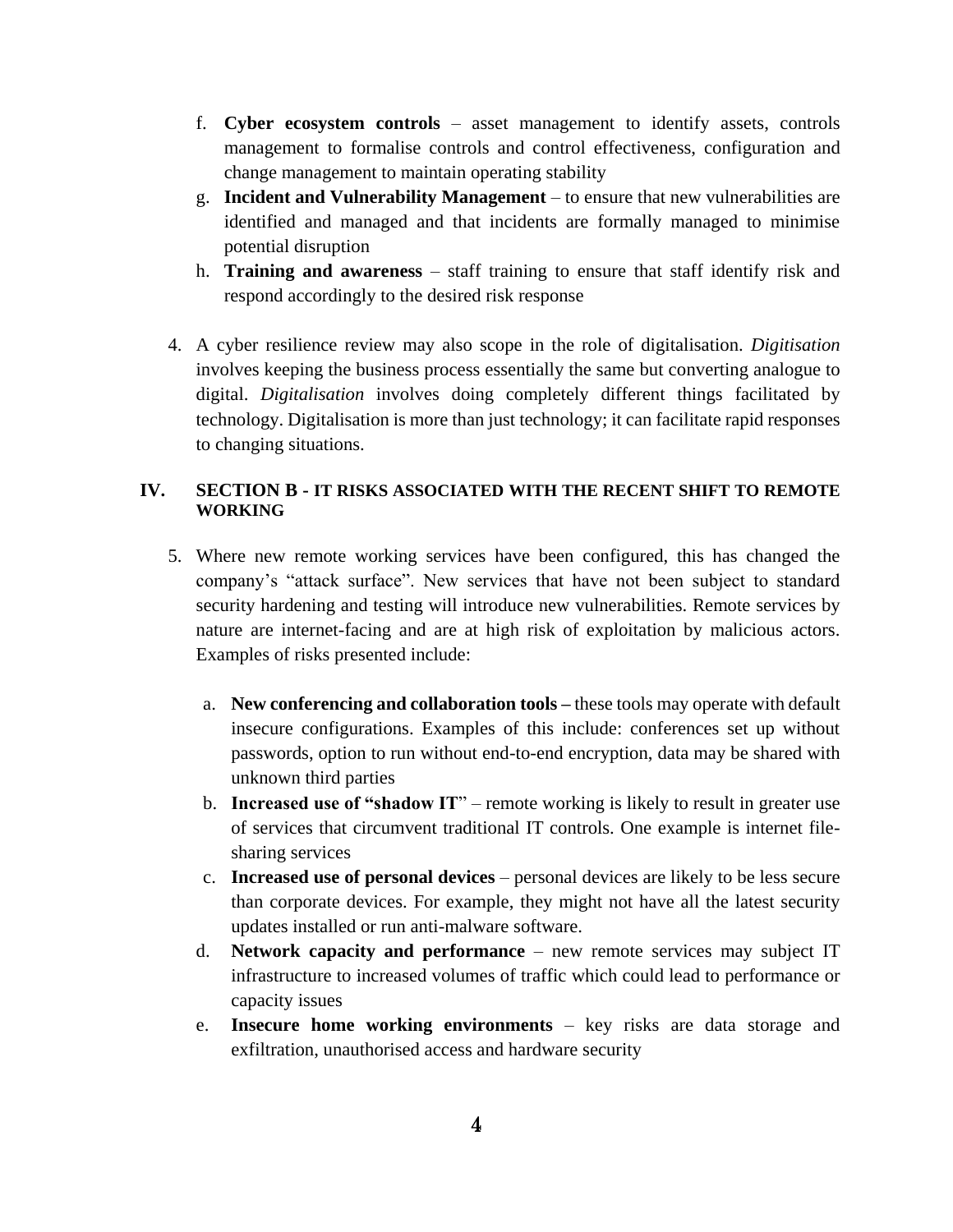- 6. Threat actors are exploiting interest in COVID-19 to target end users:
	- a. **Phishing attacks**  cybercriminals are targeting users with phishing emails to trick them into clicking on malicious links or downloading malicious applications or files that contain malware
	- b. **Social engineering** attack vectors include telephone calls, texting, social media, as well as email

#### **Risk response: Key cyber risk controls**

- a. **Communicate remote working policies to all employees**  staff should be given clear guidance for working in the home environment. For example, securing Wi-Fi services, shredding confidential papers and preventing unauthorised access to company devices
- b. **Conduct a risk assessment on the new remote working operations** ensure that the business' new risk profile is assessed, communicated to senior management and the appropriate risk response is agreed. This should include the review of any new "ad hoc" business processes that have been put in place
- c. **Secure communications on external networks** use encryption technologies to protect the confidentiality and integrity of communications
- d. **Confirm staff identity in business communication processes** for example, a staff member's identity must be confirmed before an IT helpdesk gives out confidential network access credentials
- e. **Secure remote access servers** ensure that remote access servers are kept fully patched and that they can only be managed from trusted hosts by authorised administrators
- f. **Secure remote access connectivity** utilise two-factor authentication. Consider endpoint validation controls that check a remote device's patching and antimalware status before allowing connectivity to the network
- g. **Updating remote devices** ensure endpoints are still subject to patching and antimalware updates
- h. **Mobile device management** publish bring your own device policies and consider deploying mobile device management software
- i. **Review data loss prevention controls** this can help prevent unauthorised exfiltration of data from the network
- j. **Secure the remote desktop** review access to home printers and removable media devices. Consider restricting copying data from virtual desktops. Ensure endpoint client traffic is routed through proxy filter services to filter malicious code and manage content access